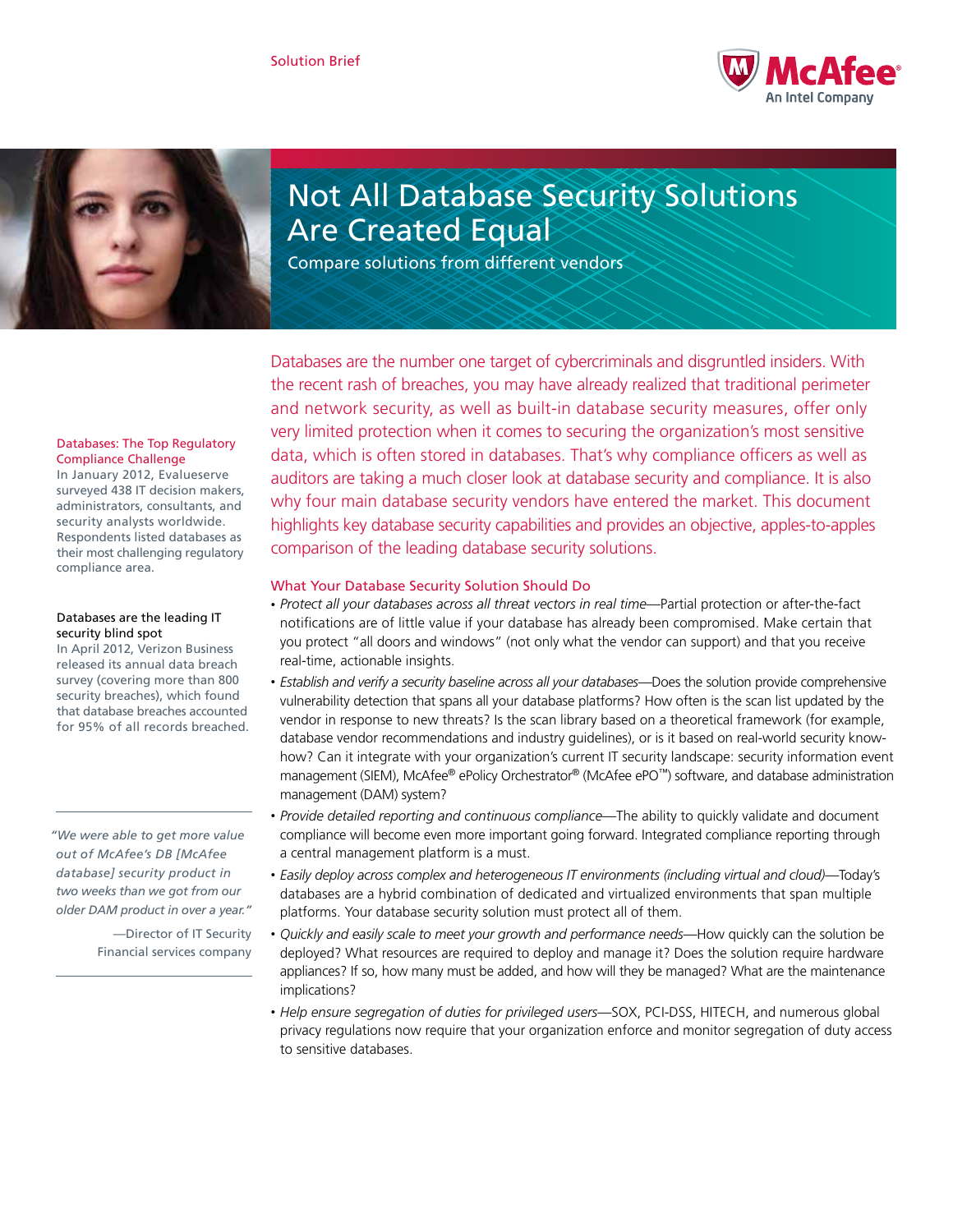### What Your Database Security Solution Should Not Do

- *Create an additional security management silo—*Who has time to learn and manage multiple point products or manually sort through database log files? Disjointed security products that lack an integrated security management console result in time-consuming, reactive, and ineffective database protection and often involve lengthy deployment and configuration. Time-consuming, resource-intensive, and operationally disruptive deployment and integration engagements delay protection and may result in ongoing maintenance commitments.
- *Degrade application/database performance—*A database security solution cannot slow down businesscritical database services. Solutions that force you to compromise and disable certain features so as to reduce the database performance impact or reduce your network load can be counterproductive.
- *Require substantial time and effort for setup and management—*This especially a problem if this occurs on an ongoing basis.
- *Based on a business-model that is complex—*Such solutions can be difficult to track and control, may introduce risk of future licensing surprises (for example, they cannot be properly scoped upfront), may require a repurchase of the solution every few years (for example, appliance hardware refresh cycle), and could open you up to potential enforcement and litigation risks.

#### How McAfee Database Security Solutions Stack Up Against the Competition

Take a closer look at the key functional capabilities you need and how the McAfee Database Security solution compares to the competition in each of the following areas.

## Database vulnerability management

Most vulnerability assessment products aren't comprehensive and intelligent enough to thoroughly test database systems, putting your most sensitive and valuable data at risk. Compulsory for any database security solution is the ability to discover any and all databases on your network, identify the ones that contain sensitive data (credit card numbers, Social Security numbers, and passwords), determine if the latest patches have been applied, and perform an extensive (and regularly updated) comprehensive testing to identify security weaknesses. Used properly, a database vulnerability management solution can help you establish a security baseline across a large number of sensitive databases and periodically monitor databases to highlight any drifts from the approved baseline.

| <b>Vulnerability Testing</b>         | IBM InfoSphere Guardium                                                                            | Imperva<br>SecureSphere DAM                                                                        | <b>Application Security</b><br><b>AppDetective Pro/DB Protect</b> | McAfee Database<br><b>Security Solution</b>                                                                              |
|--------------------------------------|----------------------------------------------------------------------------------------------------|----------------------------------------------------------------------------------------------------|-------------------------------------------------------------------|--------------------------------------------------------------------------------------------------------------------------|
| Number of Vulnerability<br>Tests     | 1,000 vulnerability tests,<br>mostly based on vendor<br>recommendations and<br>industry standards. | 2,000 vulnerability tests,<br>mostly based on vendor<br>recommendations and<br>industry standards. | 2,000 vulnerability tests.                                        | 4,700 vulnerability tests and<br>checks (including CIS and STIG<br>scans).                                               |
| Frequency of Scan<br>Library Update  | Infrequently                                                                                       | Infrequently                                                                                       | A few times a year.                                               | Every four weeks on average.                                                                                             |
| <b>Fast Weak Password</b><br>Scanner | Slow                                                                                               | Slow                                                                                               | Slow                                                              | Very fast scanning algorithm<br>(more than one million<br>combinations per second).                                      |
| McAfee ePO Software<br>Integration   | <b>No</b>                                                                                          | <b>No</b>                                                                                          | <b>No</b>                                                         | Yes-It improves visibility and<br>automates management,<br>vulnerability analysis, and<br>reporting in a single console. |

#### Vulnerability Testing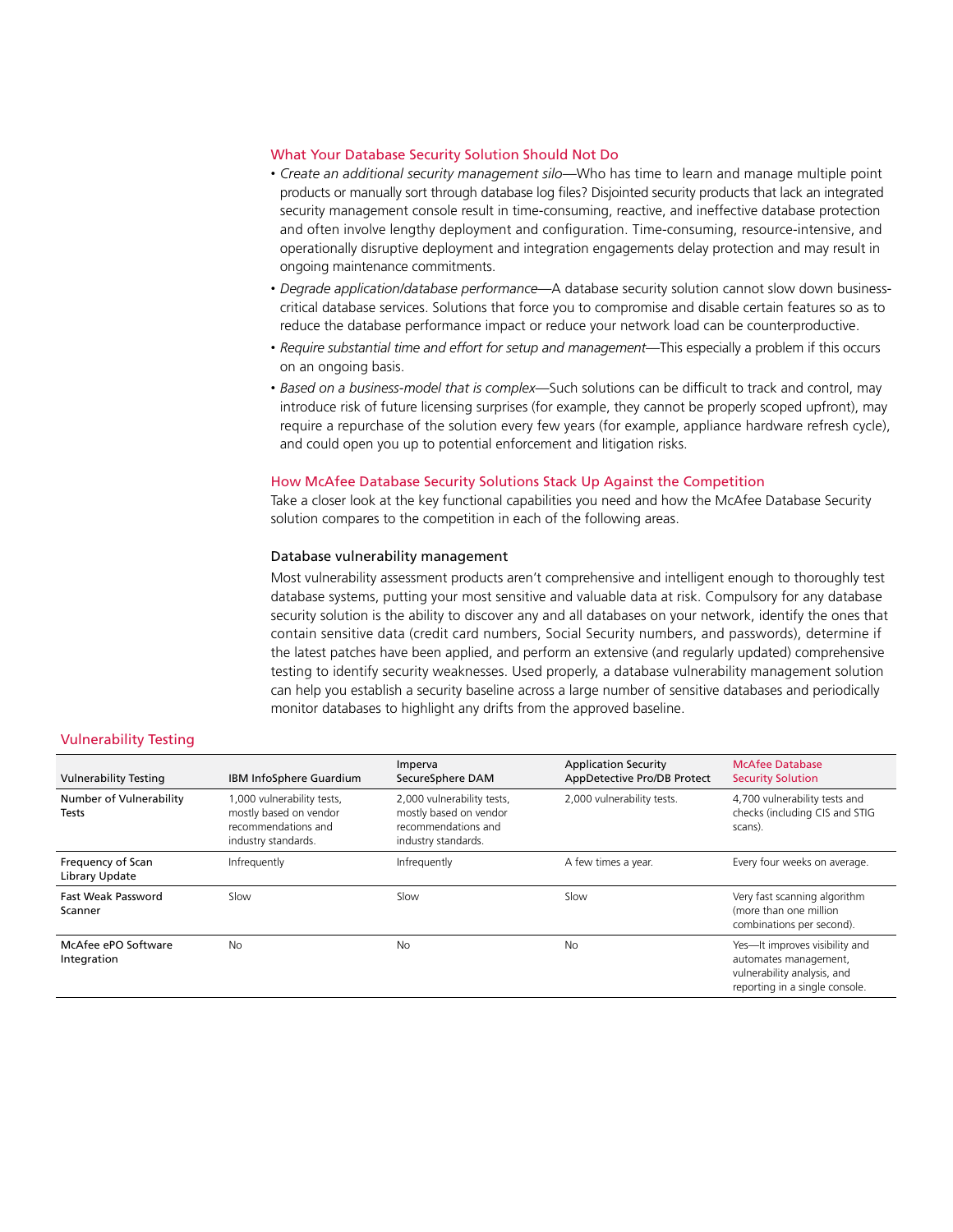## Database activity monitoring (DAM)

Perimeter and network protection measures and basic security measures built into databases do not provide adequate security to sensitive databases. They don't protect you from today's sophisticated hackers and malicious insiders. An effective database activity monitoring solution must be easy to manage and provide comprehensive protection against modern threats and be able to not only alert, but also stop attacks before they can cause damage.

## Database Performance Impact of Activity Monitoring

Your database and the networks that provide access to them must remain available and responsive. In addition, you need a database security solution that can provide real-time, actionable insights, not just after-the-fact forensics. The McAfee Database Security solution provides a clear competitive advantage in these areas:

### **Performance**

| Performance                                                                          | IBM InfoSphere Guardium                                                                                                                                                                                                                                                                                           | Imperva<br>SecureSphere                                                                                                                     | Oracle DataWall                                                                                                                             | <b>McAfee Database</b><br><b>Security Solution</b>                                                                                                                                              |
|--------------------------------------------------------------------------------------|-------------------------------------------------------------------------------------------------------------------------------------------------------------------------------------------------------------------------------------------------------------------------------------------------------------------|---------------------------------------------------------------------------------------------------------------------------------------------|---------------------------------------------------------------------------------------------------------------------------------------------|-------------------------------------------------------------------------------------------------------------------------------------------------------------------------------------------------|
| <b>Autonomous Agents</b><br>(minimize network traffic<br>and server I/O consumption) | No-Sensors must send traffic<br>over the network to a collector<br>appliance for analysis, increasing<br>both server and network load.<br>Agents cache traffic to local<br>disk consuming server I/O and<br>impacting database performance.<br>Blocking requires proxy agents<br>(S-Gate) that introduce latency. | No-Database host agents must<br>send traffic over the network to<br>the SecureSphere appliance(s) for<br>analysis, increasing network load. | No-Database host agents must<br>send traffic over the network to<br>the SecureSphere appliance(s) for<br>analysis, increasing network load. | Yes-Minimal performance<br>impact: is less than 5% of a single<br>host core CPU per monitored<br>instance, less than 100 MB of<br>RAM. No I/O consumption.<br>Sensors do not introduce latency. |
| Frequency of Scan<br>Library Update                                                  | Disruptive-Requires database/<br>server shutdown for initial<br>installation and subsequent<br>agent upgrades.                                                                                                                                                                                                    | Requires database/server<br>shutdown for initial installation<br>and subsequent agent upgrades.                                             | Requires database/server<br>shutdown for initial installation<br>and subsequent agent upgrades.                                             | Transparent-Agent installation<br>and subsequent upgrade does-<br>not involve server or database<br>shutdown.                                                                                   |
| <b>Agent Architecture</b>                                                            | Intrusive-Agents operate at<br>the kernel level and can affect<br>database and server performance.<br>Blocking agents (S-Gate) installed<br>as proxies introducing latency.                                                                                                                                       | Intrusive-Agents operate<br>at the kernel level and can affect<br>database and server performance.                                          | Intrusive-Agents operate<br>at the kernel level and can affect<br>database and server performance.                                          | Non-intrusive-Sensors not<br>installed at the kernel level and<br>therefore cannot interfere with<br>database/server performance.                                                               |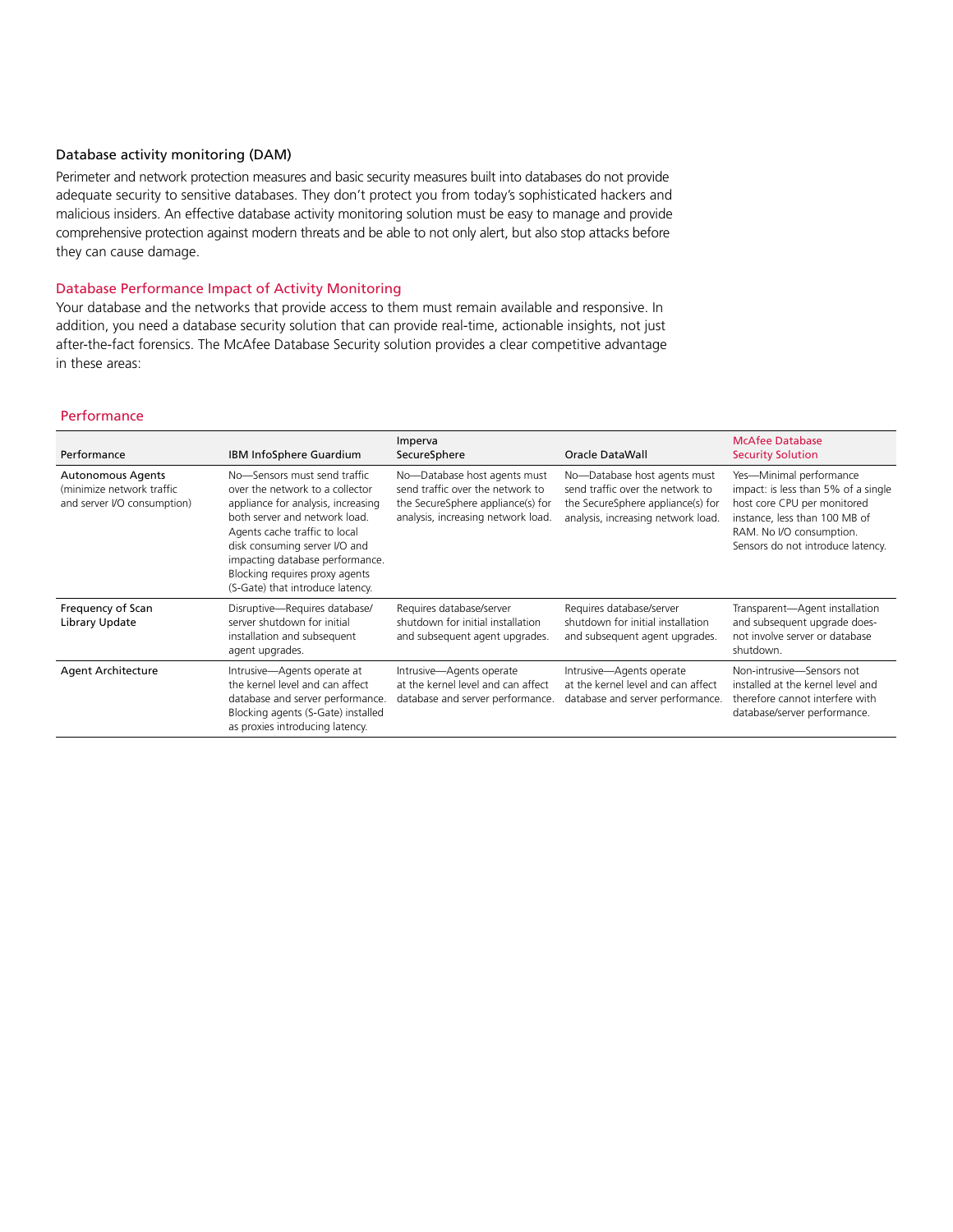## Database Activity Monitoring Implementation and Capabilities

| <b>Database Activity</b><br>Monitoring                                           | <b>IBM InfoSphere</b><br>Guardium                                                                                                                                                                                                                                                                                                                                                                                                                                                    | Imperva<br>SecureSphere DAM                                                                                                                                                                                                  | Oracle DataWall<br>(formerly Secerno)                                                                                                                                                                                        | <b>Application Security</b><br><b>DB-Protect</b>                                                                                                                                                                             | <b>McAfee Database</b><br><b>Security Solution</b>                                                                                                                                                                                                                                                                                                                                                                                                                                                                     |
|----------------------------------------------------------------------------------|--------------------------------------------------------------------------------------------------------------------------------------------------------------------------------------------------------------------------------------------------------------------------------------------------------------------------------------------------------------------------------------------------------------------------------------------------------------------------------------|------------------------------------------------------------------------------------------------------------------------------------------------------------------------------------------------------------------------------|------------------------------------------------------------------------------------------------------------------------------------------------------------------------------------------------------------------------------|------------------------------------------------------------------------------------------------------------------------------------------------------------------------------------------------------------------------------|------------------------------------------------------------------------------------------------------------------------------------------------------------------------------------------------------------------------------------------------------------------------------------------------------------------------------------------------------------------------------------------------------------------------------------------------------------------------------------------------------------------------|
| <b>Underlying Monitoring</b><br>Technology                                       | SQL sniffing via network<br>appliances and/or local host<br>forwarding agents. Limited<br>visibility and easy to evade<br>(relies only on the actual<br>text of the SQL command).                                                                                                                                                                                                                                                                                                    | SQL sniffing via network<br>appliances and local host<br>forwarding agents. Limited<br>visibility and easy to evade<br>(relies only on the actual<br>text of the SQL command).                                               | SQL sniffing via network<br>appliances and local host<br>forwarding agents. Limited<br>visibility and easy to evade<br>(relies only on the actual<br>text of the SQL command).                                               | SQL sniffing via forwarding<br>agents. Limited visibility and<br>easy to evade (relies only on<br>the actual text of the SQL<br>command).                                                                                    | Monitors by analyzing the<br>database shared memory,<br>providing much more<br>visibility into threats (able<br>to monitor transactions<br>that originate inside the<br>database itself and able<br>to understand how the<br>database interpreted<br>obfuscated SQL payloads).                                                                                                                                                                                                                                         |
| Autonomous versus<br>Console-Dependent<br>Analysis and Blocking                  | Dependent-Database-<br>server agent(s) forward<br>all database traffic<br>back to one or more<br>appliances (collectors) for<br>actual analysis. Requires<br>management appliance<br>to aggregate and manage<br>the collectors.                                                                                                                                                                                                                                                      | Dependent-Appliance<br>monitors network traffic<br>(requires SPAN/TAP port),<br>and database-server<br>agent(s) forward(s) all local<br>database traffic back to<br>the network appliance(s)<br>for analysis.                | Dependent-Appliances<br>monitor network traffic<br>(requires SPAN/TAP port),<br>and database-server<br>agent(s) forward(s) all local<br>database traffic back to<br>the network appliance(s)<br>for analysis.                | Dependent-Database<br>server agent(s) forward(s)<br>all database traffic back to<br>appliance(s) for analysis.                                                                                                               | Autonomous-Software-<br>only solution utilizes host-<br>based non-intrusive and<br>lightweight autonomous<br>agents (sensors) that<br>monitor the database<br>memory. The autonomous<br>sensors perform the<br>monitoring locally and<br>do not need to forward<br>the full database traffic<br>to an external appliance<br>for analysis. Only relevant<br>events are forwarded to<br>the management console.<br>Sensors do not operate at<br>the kernel level and do not<br>cache traffic to the server<br>hard disk. |
| Smart, Comprehensive<br>Agent Technology                                         | No-Intrusive (kernel-<br>level) agents that forward<br>database traffic to an<br>external collector for<br>analysis. Caches traffic<br>to local disk (degrading<br>database performance).<br>S-Gate (blocking) agents<br>act as proxies, delaying<br>transaction execution. Lacks<br>visibility into intra-database<br>activity (dynamic stored<br>procedures, triggers, views,<br>obfuscated payloads, and<br>more). Database and host<br>crashes and restarts are not<br>uncommon. | No-Kernel-based<br>agent involves DBMS<br>instrumentation and<br>degrades performance.<br>Agent monitors only the<br>local host traffic but<br>doesn't provide visibility<br>into intra-database activity.                   | No                                                                                                                                                                                                                           | No                                                                                                                                                                                                                           | Yes-Intelligent, auto-<br>nomous agent monitors<br>database memory and<br>provides full visibility into all<br>database activity, including<br>transactions originating<br>from inside the database<br>itself (intra-database traffic).<br>This read-only process<br>at the operating system<br>level does not require any<br>database or host downtime,<br>generate any latency, or<br>consume any input/output.                                                                                                      |
| <b>User-Based Application</b><br><b>Monitoring for Multitier</b><br>Environments | Yes                                                                                                                                                                                                                                                                                                                                                                                                                                                                                  | Partial-Based on<br>correlating event infor-<br>mation from WAF logs<br>and DAM logs. Accuracy of<br>matching is not guaranteed<br>and deteriorates rapidly as<br>traffic volume grows.                                      | No                                                                                                                                                                                                                           | No                                                                                                                                                                                                                           | Yes (accurate)-McAfee<br>iDentifier module captures<br>end-user identity with<br>100% accuracy regardless<br>of traffic volume, providing<br>full visibility and reporting<br>into who is doing what in<br>the database.                                                                                                                                                                                                                                                                                               |
| Monitors at the Database<br>Object Level and<br><b>Obfuscated Payloads</b>       | No-Cannot monitor at<br>the database object level<br>(limited to only seeing the<br>text of the SQL command)<br>and blind obfuscated SOL<br>payloads that can be used<br>by hackers/insiders to easily<br>bypass monitoring.                                                                                                                                                                                                                                                         | No-Cannot monitor at<br>the database object level<br>(limited to only seeing the<br>text of the SQL command)<br>and blind obfuscated SQL<br>payloads that can be used<br>by hackers/insiders to easily<br>bypass monitoring. | No-Cannot monitor at<br>the database object level<br>(limited to only seeing the<br>text of the SQL command)<br>and blind obfuscated SQL<br>payloads that can be used<br>by hackers/insiders to easily<br>bypass monitoring. | No-Cannot monitor at<br>the database object level<br>(limited to only seeing the<br>text of the SQL command)<br>and blind obfuscated SQL<br>payloads that can be used<br>by hackers/insiders to easily<br>bypass monitoring. | Yes-McAfee memory-<br>based sensors can see the<br>actual database object<br>being accessed (even if it is<br>not mentioned in the SQL<br>command text). Allows<br>seamless monitoring of all<br>database traffic, including<br>obfuscated payloads (which<br>are visible to the sensor "in<br>the clear" in the database<br>memory).                                                                                                                                                                                  |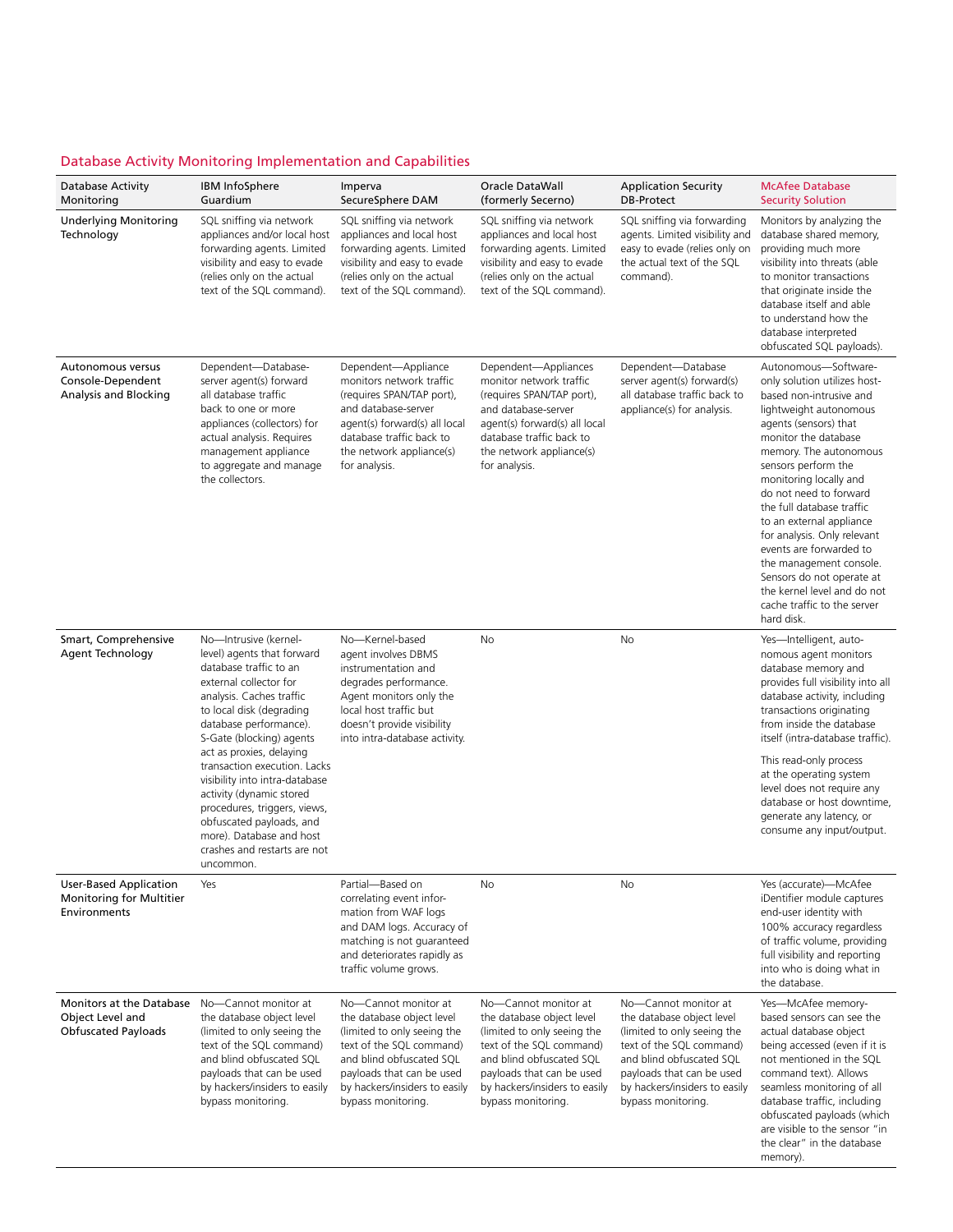## Database Activity Monitoring Implementation and Capabilities

| <b>Database Activity</b><br>Monitoring                               | <b>IBM</b> InfoSphere<br>Guardium                                                                                                                                                                                                                                                                                                                                                                                                                                                                             | Imperva<br>SecureSphere DAM                                                                                                                                                                                                                               | Oracle DataWall<br>(formerly Secerno)                                                                                                                                                                                                                     | <b>Application Security</b><br><b>DB-Protect</b>                                                                                                                                                                                               | <b>McAfee Database</b><br><b>Security Solution</b>                                                                                                                                                                                                                                                                                                                  |
|----------------------------------------------------------------------|---------------------------------------------------------------------------------------------------------------------------------------------------------------------------------------------------------------------------------------------------------------------------------------------------------------------------------------------------------------------------------------------------------------------------------------------------------------------------------------------------------------|-----------------------------------------------------------------------------------------------------------------------------------------------------------------------------------------------------------------------------------------------------------|-----------------------------------------------------------------------------------------------------------------------------------------------------------------------------------------------------------------------------------------------------------|------------------------------------------------------------------------------------------------------------------------------------------------------------------------------------------------------------------------------------------------|---------------------------------------------------------------------------------------------------------------------------------------------------------------------------------------------------------------------------------------------------------------------------------------------------------------------------------------------------------------------|
| <b>Effective Prevention</b><br>of Unauthorized Local<br>Transactions | Partial (very intrusive and<br>rarely used)-Can miss<br>malicious or unauthorized<br>activity as SQL traffic is sent<br>back to the management<br>appliance for analysis.<br>By the time a statement<br>is defined as roque, it is<br>too late to be blocked.<br>Additionally, blocking<br>requires use of a different<br>agent (S-GATE), which acts<br>as a proxy, adding latency<br>and consuming I/O (caches<br>traffic to disk). It can be<br>easily bypassed by accessing<br>the original database port. | Partial-Network blocking<br>only (no local host traffic<br>blocking). Network<br>appliance must be in-line<br>to block network threats,<br>introducing a single point<br>of failure in the critical<br>path. Agents cannot<br>block local traffic at all. | Partial-Network blocking<br>only (no local host traffic<br>blocking). Network<br>appliance must be in-line<br>to block network threats,<br>introducing a single point<br>of failure in the critical<br>path. Agents cannot<br>block local traffic at all. | No                                                                                                                                                                                                                                             | Yes-McAfee can<br>effectively block many<br>types of malicious or<br>unauthorized activity in<br>real time. Because<br>the sensor monitors<br>transactions in memory,<br>operates autonomously<br>and resides on the host<br>system, it can intervene<br>and terminate connections<br>immediately.                                                                  |
| <b>Establishes Segregation</b><br>of Duties                          | Partial-Due to the<br>limitations of SQL sniffing<br>technology, privileged<br>insiders and sophisticated<br>hackers can evade<br>monitoring/detection simply<br>by using obfuscated SQL<br>payloads, dynamic views,<br>and stored procedures.                                                                                                                                                                                                                                                                | Partial-Due to the<br>limitations of SQL sniffing<br>technology, privileged<br>insiders and sophisticated<br>hackers can evade<br>monitoring/detection simply<br>by using obfuscated SQL<br>payloads, dynamic views,<br>and stored procedures.            | Partial-Due to the<br>limitations of SQL sniffing<br>technology, privileged<br>insiders and sophisticated<br>hackers can evade<br>monitoring/detection simply<br>by using obfuscated SQL<br>payloads, dynamic views,<br>and stored procedures.            | Partial-Due to the<br>limitations of SQL sniffing<br>technology, privileged<br>insiders and sophisticated<br>hackers can evade<br>monitoring/detection simply<br>by using obfuscated SQL<br>payloads, dynamic views,<br>and stored procedures. | Yes-Database memory<br>monitoring technology sees<br>all database transactions,<br>including access originating<br>inside the databases. Able<br>to detect the actual objects<br>accessed by the database<br>and monitor obfuscated<br>SQL payloads (which are<br>monitored in the clear in<br>the database memory).<br>Establishes strict separation<br>of duties. |
| Script signing                                                       | No                                                                                                                                                                                                                                                                                                                                                                                                                                                                                                            | No                                                                                                                                                                                                                                                        | No                                                                                                                                                                                                                                                        | <b>No</b>                                                                                                                                                                                                                                      | Yes-The ability to digitally<br>sign database scripts<br>ensures that they are not<br>modified prior to execution<br>(patent pending).                                                                                                                                                                                                                              |
| Ability to identify SUDU<br>users                                    | No                                                                                                                                                                                                                                                                                                                                                                                                                                                                                                            | No                                                                                                                                                                                                                                                        | No                                                                                                                                                                                                                                                        | No                                                                                                                                                                                                                                             | Yes                                                                                                                                                                                                                                                                                                                                                                 |

## Ease of use and deployment

Complex security products require more training and additional consulting and integration costs, which should be taken into account when calculating the total cost of ownership of a solution. What's more, their complexity often results in partial use of product features, resulting in reduced database protection. Solutions that generate too much data or hard-to-decipher security data in unusable formats complicate the database security challenge.